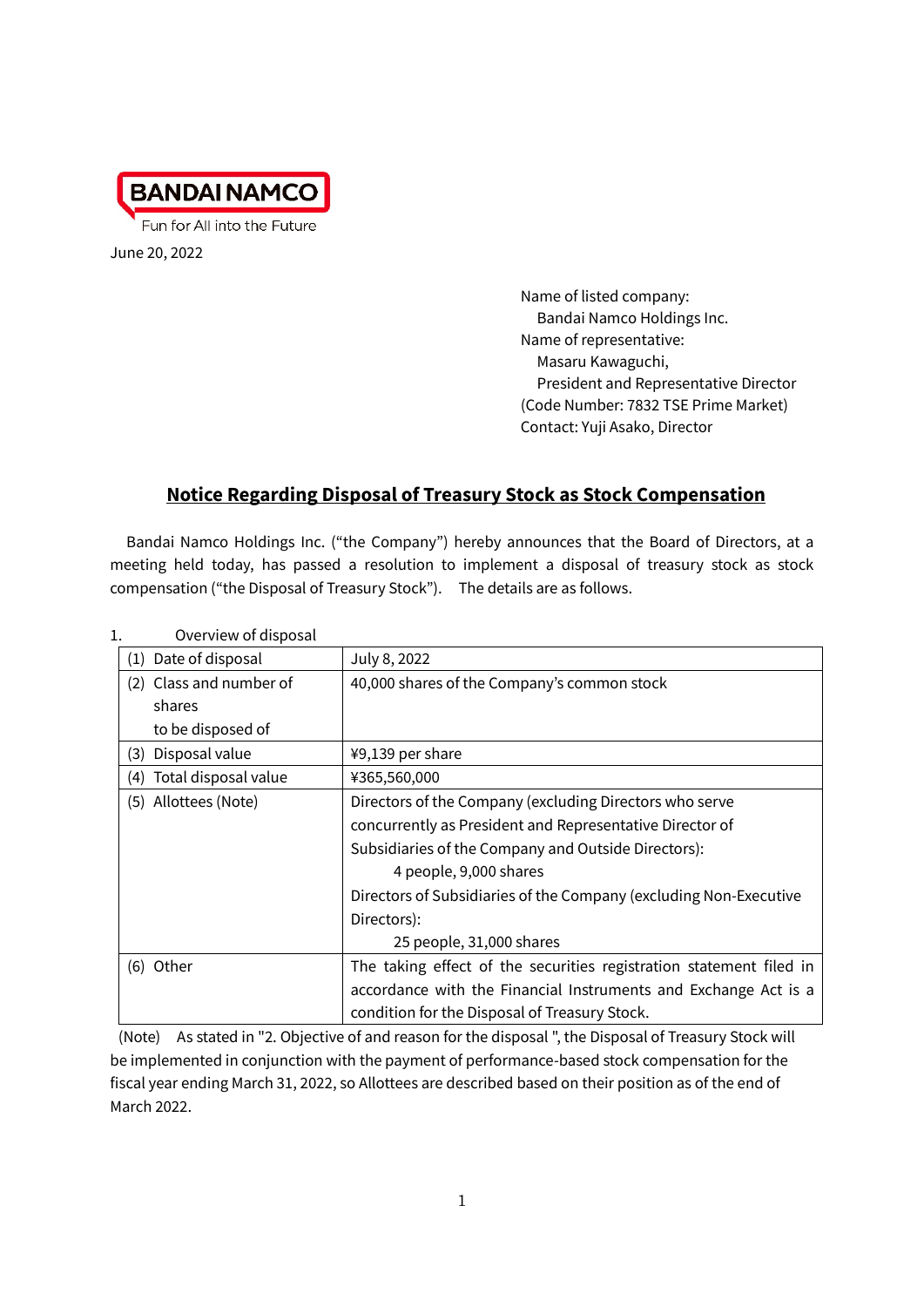#### 2. Objective of and reason for the disposal

At the Thirteenth Ordinary General Meeting of Shareholders of the Company held on June 18, 2018, approval for a performance-based stock compensation plan for Directors excluding Outside Directors of the Company that provides monetary compensation claims for granting common stock of the Company and cash with an upper limit that is the amount obtained by multiplying 45,000 shares by the Delivery Share Price (defined in "Content of the Plan" below; the same applies hereinafter) was received as a means of complying with the "Mid-term Plan of the Bandai Namco Group (From April 2018 to March 2021) ," that started in April 2018 (hereinafter "the Previous Mid-term Plan" ; the stock compensation plan is hereinafter referred to "the Previous Plan"). Subsequently, the Previous Mid-term Plan terminated in March 2021, and because the Company decided to allow the substance of the Previous Plan to continue, approval for a performance-based stock compensation plan for Directors excluding Outside Directors of the Company that provides monetary compensation claims for granting common stock of the Company and cash with an upper limit that is the amount obtained by multiplying 45,000 shares by the Delivery Share Price (hereinafter "the Plan") was received at the Sixteenth Ordinary General Meeting of Shareholders of the Company held on June 21, 2021. Moreover, the Company's wholly owned subsidiaries Bandai Namco Entertainment Inc., BANDAI CO., LTD., Bandai Namco Music Live Inc. (the former: Bandai Namco Arts Inc.), Bandai Namco Filmworks Inc. (the former: SUNRISE INC.), Bandai Namco Amusement Inc., and BANDAI SPIRITS CO., LTD. (collectively, "Subsidiaries of the Company") also introduced performance-based stock compensation plans that are similar to that of the Company. Details regarding the Plan of the Company and the Subsidiaries of the Company are as described under "Content of the Plan".

The Disposal of Treasury Stock will be implemented based on the resolution of the Company's Board of Directors meeting held on June 20, 2022, in accordance with the aforementioned approval granted at the Sixteenth Ordinary General Meeting of Shareholders held on June 21, 2021 with respect to the Plan. The Company's common stock subject to the Disposal of Treasury Stock will be delivered through disposal of treasury stock by allowing the allottees of the disposal to make contribution in kind, using the monetary compensation claims that have been granted to them as performance-based remuneration for the fiscal year ended March 31, 2022("The Evaluation fiscal Year"). Allottees of the disposal include Directors of the Company (excluding Directors who serve concurrently as President and Representative Director of Subsidiaries of the Company and Outside Directors; hereinafter referred to as "Directors of the Company"), and directors of Subsidiaries of the Company (excluding Non-Executive Directors; hereinafter referred to as "Directors of Subsidiaries of the Company"; collectively, "Eligible Directors" together with Directors of the Company). The Eligible Directors will make an oath vowing not to transfer the Company's common stock that has been allotted based on the Disposal of Treasury Stock (this includes establishment of a security interest or any other disposal), during the time up until the holder ceases to have any status as Director, Audit & Supervisory Board Member or employee of either the Company or a Subsidiary of the Company.

#### Content of the Plan

#### (1) Overview of the Plan

Under the Plan, common stock of the Company (\*) and cash (hereinafter referred to as "the Company's Shares, Etc.") shall be delivered or provided to Eligible Directors according to the degree of attainment of the performance target for consolidated operating profit for the Evaluation fiscal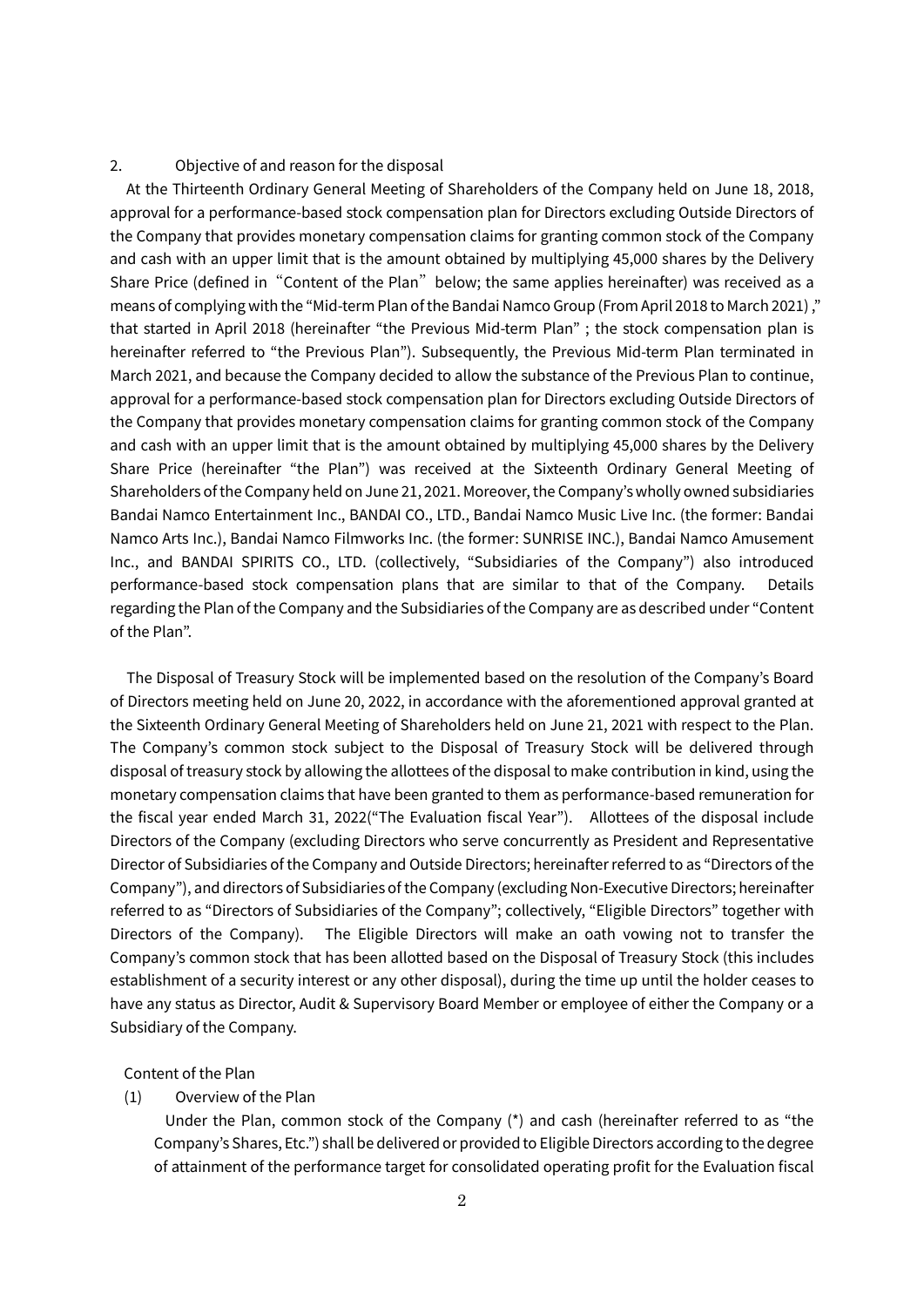Year. The Company's Shares, Etc. shall be delivered or provided only when consolidated operating profit is 60,000 million yen or higher, and the payment ratio shall become 100% when consolidated operating profit reaches 75,000 million yen.

## (\*) Method of delivering the Company's common stock under the Plan

The Company or the Subsidiaries of the Company shall provide monetary compensation claims as remuneration to Eligible Directors, who shall pay in the monetary compensation claims as property contributed in kind to receive delivery of the Company's common stock.

However, for Eligible Directors who are non-residents of Japan, in place of the delivery of the Company's common stock, they shall be provided with cash in the amount obtained by converting all of the number of provided share units determined under (2) at the Delivery Share Price (described below).

(2) Calculation method of the number of the Company's Shares, Etc., and the total amount of the Company's Shares, Etc., to be delivered or provided to Eligible Directors

Taking the predetermined reference number of share units for Eligible Directors as the basis for calculation, the number of shares of common stock of the Company and amount of cash to be delivered or provided are calculated according to the amount of consolidated operating profit of the Company for the the Evaluation fiscal Year based on the formula below.

(a) The number of shares of common stock of the Company to be delivered to each Eligible Director

Number of payment share units × 50% (with any resulting odd-lots of less than 100 shares rounded up)

- (Note  $1$ ) Number of payment share units = Predetermined reference number of share units for the Evaluation fiscal Year  $(1) \times$  Ratio according to the consolidated operating profit of the Company for the Evaluation fiscal Year (payment ratio) (\*2) (with any resulting odd-lots of less than 100 shares rounded down)
- (Note 2) As in  $(1)^*$ , what is actually provided to Eligible Directors is monetary compensation claims corresponding to the amount obtained by multiplying the number of the abovementioned shares of common stock of the Company by the Delivery Share Price (\*3). These are for making payment as property contributed in kind upon delivery of the Company's common stock.
- (b) The amount of cash to be provided to each Eligible Director (Number of payment share units – The number calculated in (a) above) × Delivery Share Price (\*3)
- (\*1) Reference number of share units shall be determined in advance based on the roles and responsibilities of each Eligible Director.
- (\*2) The Company's Shares, Etc. shall not be provided if consolidated operating profit does not reach 60,000 million yen. If consolidated operating profit is 75,000 million yen or greater,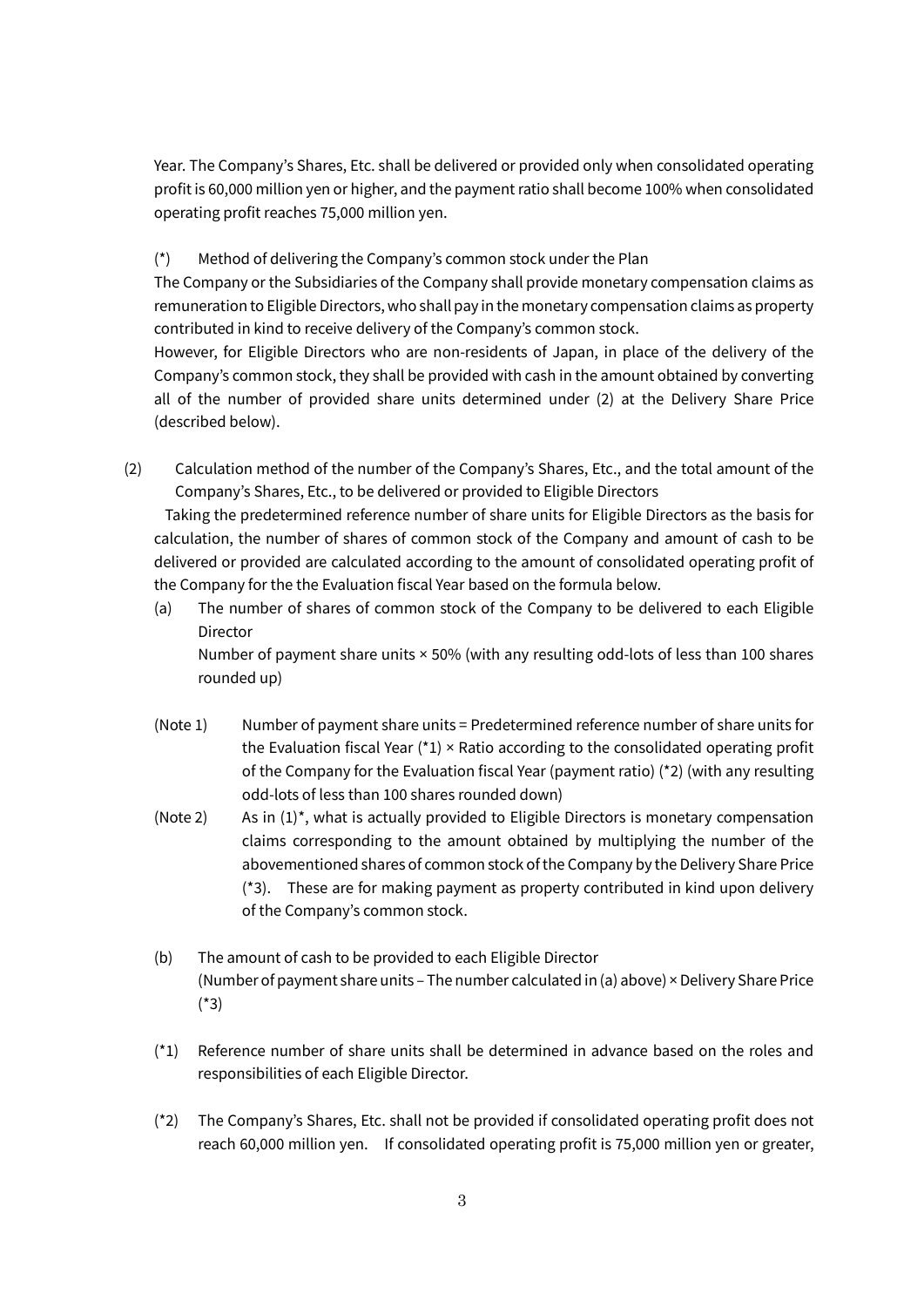100% of the Company's Shares, Etc. shall be provided. The specific method for determining the payment ratio is as follows.

| Consolidated operating profit                                  | Payment ratio                                                                                                                         |
|----------------------------------------------------------------|---------------------------------------------------------------------------------------------------------------------------------------|
| Less than 60,000 million yen                                   | $0\%$                                                                                                                                 |
| 60,000 million yen or more but less<br>than 75,000 million yen | [50 + {(Amount of consolidated operating profit (in 100<br>million yen) – 60,000 million yen) ÷ 100 million yen } ÷<br>$3\frac{1}{6}$ |
| 75,000 million yen or more                                     | 100%                                                                                                                                  |

(\*3) Delivery Share Price is the closing price of common stock of the Company on the Prime Market of the Tokyo Stock Exchange on the business day immediately preceding the date of the resolution at the Board of Directors meeting to deliver the Company's common stock related to the Plan held within two months from the date of the Ordinary General Meeting of Shareholders pertaining to the Evaluation Fiscal Year stipulated in (3) below (if the Company's shares were not traded on that day, the closing price on the last day the shares were traded prior to that).

The upper limit of the total amount of monetary compensation claims (to be used as property contributed in kind in payment for common stock of the Company) and cash provided to the Directors of the Company for the Evaluation fiscal Year shall be the amount obtained by multiplying 45,000 shares by the Delivery Share Price and the upper limit of the total amount of monetary compensation claims (to be used as property contributed in kind in payment for common stock of the Company) and cash provided to the Directors of Subsidiaries of the Company for the Evaluation fiscal Year shall be the amount obtained by multiplying 94,000 shares by the Delivery Share Price. Of this, the upper limit for the total number of shares of common stock of the Company that can actually be delivered to the Directors of the Company shall be 22,500 shares (0.01% of the total number of shares issued) and the upper limit for the total number of shares of common stock of the Company that can actually be delivered to the Directors of Subsidiaries of the Company shall be 47,000 shares (0.02% of the total number of shares issued). However, at the close of the Sixteenth Ordinary General Meeting of Shareholders held on June 21, 2021 or thereafter, if the Company carries out a share split (including allotments of shares without receipt of monetary consideration; the same shall apply hereinafter to share splits mentioned below) or share consolidation of the common stock of the Company, the abovementioned number of shares shall be adjusted in accordance with the following formula, with any fractions less than one share resulting from the adjustment being rounded down.

Number of shares after adjustment = Number of shares before adjustment × Ratio of share split or share consolidation

(3) Requirements for delivering or providing the Company's Shares, Etc. to Eligible Directors Under the Plan, the Company's Shares, Etc. shall be delivered or provided when the Evaluation Fiscal Year ends and Eligible Directors fulfill the following requirements.